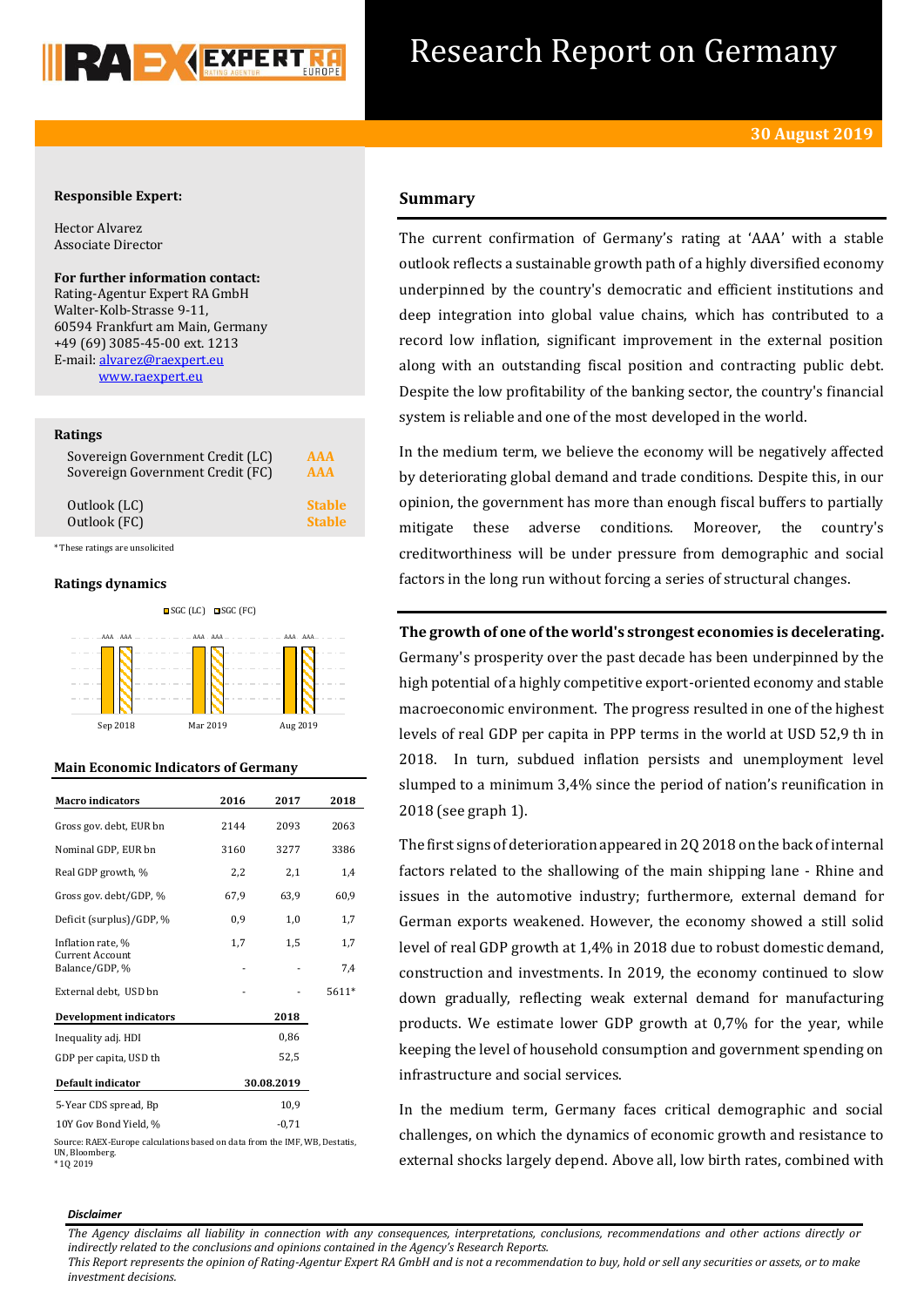**Graph 1:** Macroeconomic indicators, %



Source: RAEX-Europe calculations based on data from the IMF and Destatis

**Graph 2 :** Fiscal budget dynamics, % of GDP



Source: RAEX-Europe calculations based on data from the IMF and Destatis

**Graph 3:** Government debt dynamics, %



an ageing working population, will create a deficit in the skilled workforce and increase pension costs. Under the current dynamics, the able-bodied population may decline by 10% by 2035, which implies the need to stimulate birth rates and labor immigration. Another acute social challenge is the subdued disposable income of the middle and low classes, caused by the slow growth of wages over the past decade. Measures to reduce income inequality and activate purchasing power can support high consumer demand in the domestic market.

**Outstanding fiscal stance and debt position.** After a 5-year upward trend in 2018, the German budget surplus reached a record high of 1,7% of GDP, largely due to positive revenue trends and postponed government spending due to the lengthy process of forming a government coalition (see graph 2). Fiscal revenues to GDP rose to 45,6% in 2018, mainly driven by higher tax revenues, while a decrease in VAT proceeds amid weaker production exports was offset by a rise in domestic taxes. As a result, the fiscal policy was moderately conservative with allocation of surplus to the reserve funds.

2019 marks a transition to a moderately looser fiscal policy to stimulate a weakening economy, as well as investments in social services, new technologies and infrastructure. The political coalition reached consensus on measures to reduce the tax burden for low- and middle-income class with the aim of increasing the disposable income, such as child allowances and the basic tax allowances from 2019, as well as abolishing the solidarity tax for the majority payers from 2021. The projected mid-term fiscal stance allows the abovementioned initiatives to be implemented and the surplus to remain around 1% of GDP; moreover, the central and local governments have accumulated reserves. However, the authorities can limit the fiscal stimulus in the case of subdued tax revenue. In the longterm, the declining ratio of working to retired population will weigh on the government finances.

Prolonged public debt reduction, fostered by the favorable fiscal stance, culminated in a record low of 60,9% of GDP, slightly above the 60% threshold according to the Maastricht convergence criteria and the median of 58,9% for EU countries (see graph 3). An additional favorable factor for comfortable debt servicing is the current negative trend in government bond yields. Since the beginning of 2019, the yields on 10 year German bonds have been gradually declining and reached a low of - 0,7% in August 2019, reflecting investors' increased expectations of ECB

# *Disclaimer*

*The Agency disclaims all liability in connection with any consequences, interpretations, conclusions, recommendations and other actions directly or indirectly related to the conclusions and opinions contained in the Agency's Research Reports.*

*This Report represents the opinion of Rating-Agentur Expert RA GmbH and is not a recommendation to buy, hold or sell any securities or assets, or to make investment decisions.*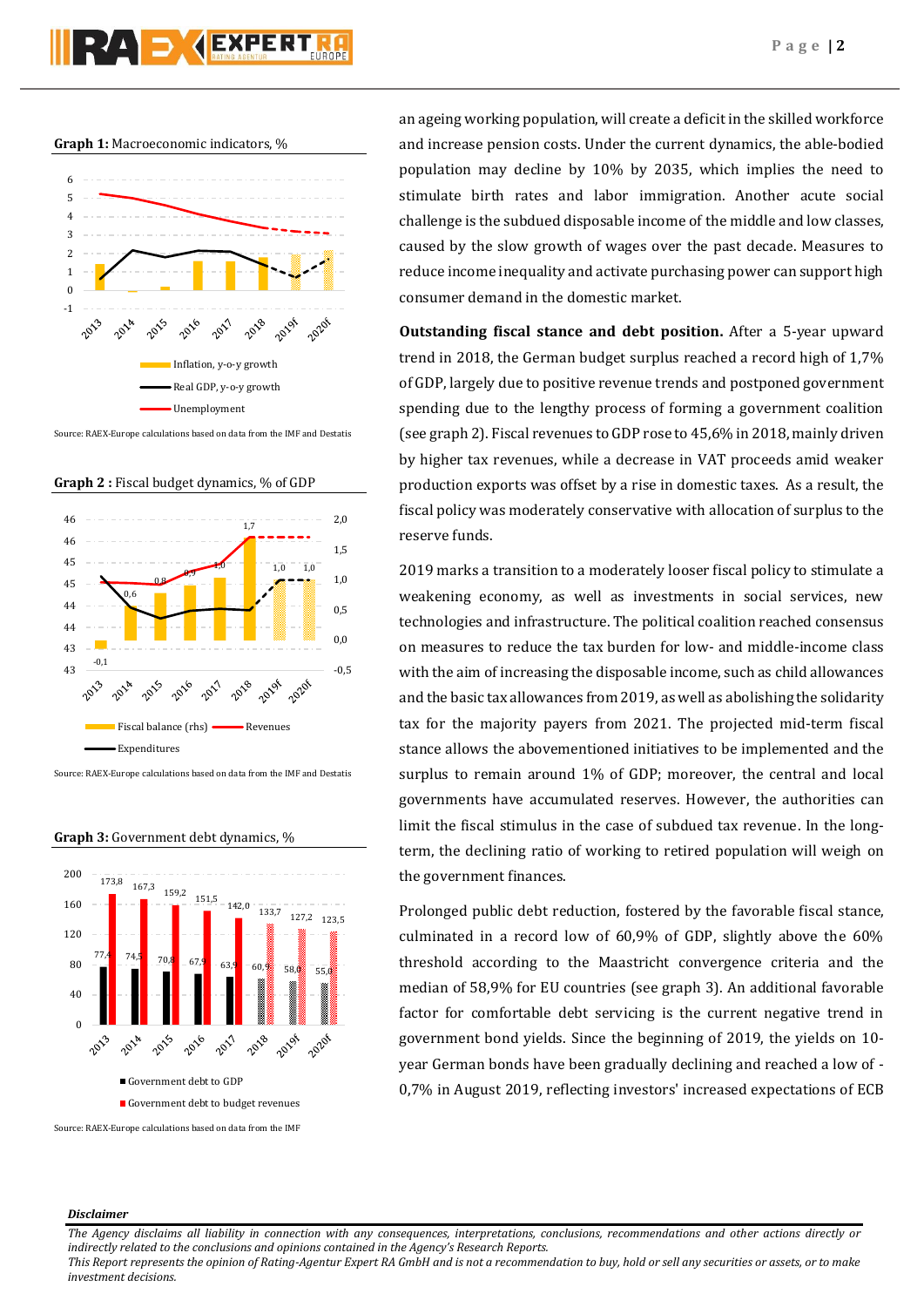# **RAD GEXPERT**

#### **Graph 4:** Financial soundness indicators, %



Source: RAEX-Europe calculations based on data from the IMF and Bundesbank

#### **Graph 5:** Credit to the economy dynamics, % of GDP



Source: RAEX-Europe calculations based on data from the WB and Bundesbank \* Forecast for 2018

easing in the near term. As a result, the apparent average cost of debt<sup>1</sup> fell to 1,5% in 2018 and is one of the lowest in the EU.

We anticipate that under the current macroeconomic environment, Germany's public debt will decline to less than 60% of GDP in the next few years, especially as the government does not intend to take new debt in line with its financial plan until 2023. The potential factor that could weigh negatively on public finances is the country's contingent liabilities, as the volume of state guarantees is one of the highest in the EU, about 13% of GDP, and the liabilities of state corporations - about 90% of GDP. However, IMF stress scenarios show that even in the event of macroeconomic shocks, the debt burden will not exceed the current level. In addition, the government's short-term obligations stand maintained at a comfortable 12% of GDP and 27% of budget revenues as of the end 2018.

In the medium term, the position of the country, where exports form almost half of the GDP, is under threat of increased foreign trade tensions, both due to the global recession and the possible consequences of Brexit and the increase in U.S. tariffs for European car products.

**The banking system requires structural changes to raise profitability.** Overall, Germany's banking system demonstrates strong liquidity, sufficient capital adequacy and sustainable funding. Tier I capital to risk-weighted assets ratio stood at 16,6% compared to 16,1% in the EU and the ratio of Liquid assets to total short-term liabilities was robust at 152% as of the end 2018 (see graph 4). The ratio of NPLs to total loans was half the Euro area average at 1,6% as of the 3Q 2018 and despite the increase in house prices, there are no signals of housing bubbles and deterioration of the quality of mortgages in the medium term.

The banking system continues to be constrained by low profitability, a lack of dynamism in the business models and outdated technologies that make it tough to compete with the growing Fintech and BigTech companies. ROA has been stable and positive fluctuating around 0,13% over the past 5 years; however, strong interest income dependency combined with excessive operating costs makes banks more vulnerable and provides little room for organic capital growth. At the same time, potential risks of contingent liabilities realization stem from the regional state-owned banks <sup>2</sup>, which represent a quarter of the banking system's assets.

Although corporations' lending and mortgages growth accelerated last several years, the ratio of domestic loans to GDP continued in a long downward run, reaching 126% in 2018, compared to 165% at its peak in

# *Disclaimer*

 $\overline{\phantom{a}}$ 

*The Agency disclaims all liability in connection with any consequences, interpretations, conclusions, recommendations and other actions directly or indirectly related to the conclusions and opinions contained in the Agency's Research Reports.*

*This Report represents the opinion of Rating-Agentur Expert RA GmbH and is not a recommendation to buy, hold or sell any securities or assets, or to make investment decisions.*

<sup>1</sup> Accrued interest payable over the period as a percentage of the average outstanding debt

<sup>2</sup> *Landesbanken* and *Sparkassen*